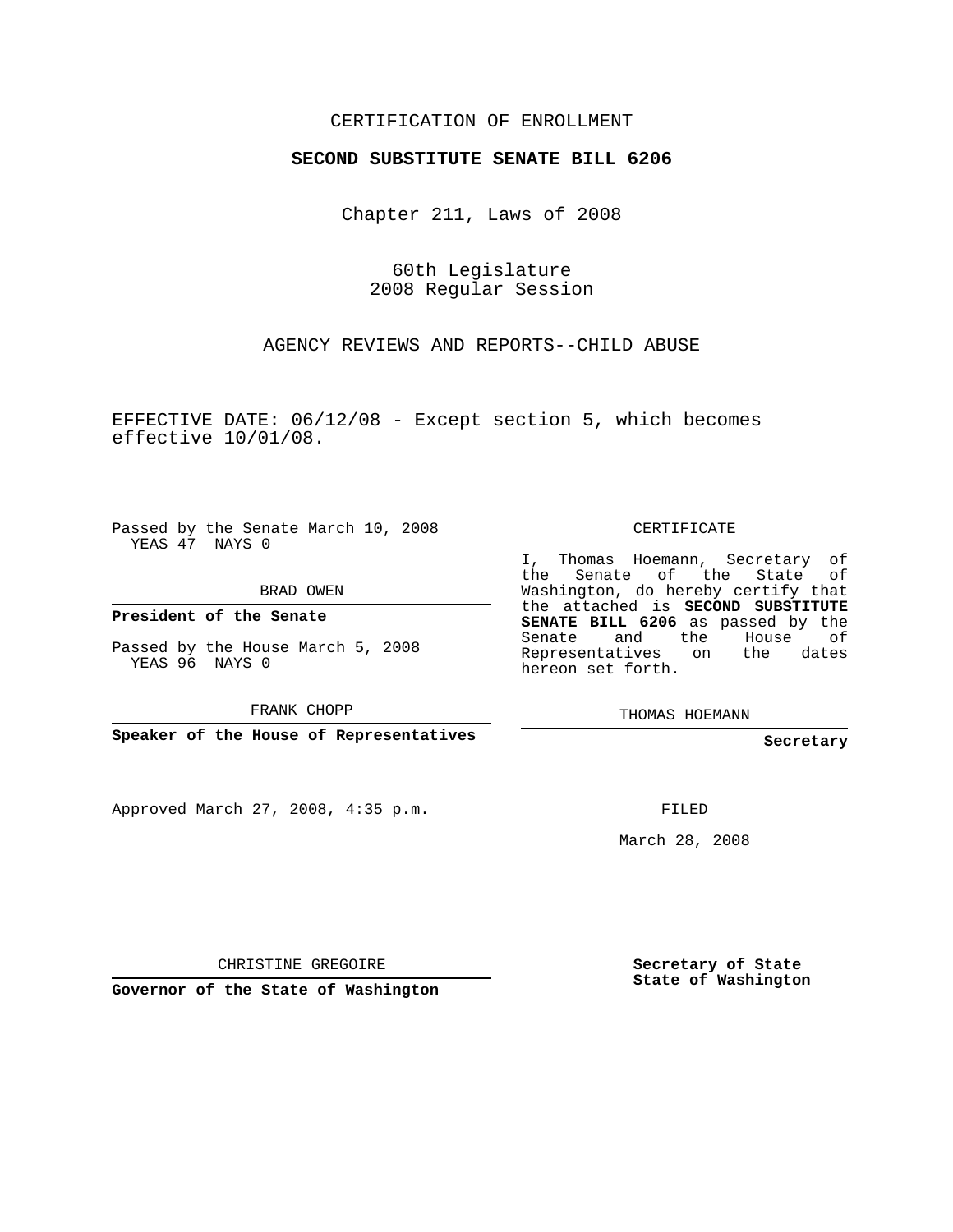## **SECOND SUBSTITUTE SENATE BILL 6206** \_\_\_\_\_\_\_\_\_\_\_\_\_\_\_\_\_\_\_\_\_\_\_\_\_\_\_\_\_\_\_\_\_\_\_\_\_\_\_\_\_\_\_\_\_

\_\_\_\_\_\_\_\_\_\_\_\_\_\_\_\_\_\_\_\_\_\_\_\_\_\_\_\_\_\_\_\_\_\_\_\_\_\_\_\_\_\_\_\_\_

AS AMENDED BY THE HOUSE

Passed Legislature - 2008 Regular Session

## **State of Washington 60th Legislature 2008 Regular Session**

**By** Senate Ways & Means (originally sponsored by Senators Zarelli, Pflug, Hargrove, and Stevens)

READ FIRST TIME 02/12/08.

 AN ACT Relating to agency reviews and reports regarding child abuse, neglect, and near fatalities; amending RCW 74.13.640, 43.06A.100, and 26.44.030; reenacting and amending RCW 26.44.030; adding new sections to chapter 43.06A RCW; creating a new section; providing an effective date; and providing an expiration date.

6 BE IT ENACTED BY THE LEGISLATURE OF THE STATE OF WASHINGTON:

 7 **Sec. 1.** RCW 74.13.640 and 2004 c 36 s 1 are each amended to read 8 as follows:

 (1) The department of social and health services shall conduct a child fatality review in the event of an unexpected death of a minor in the state who is in the care of or receiving services described in chapter 74.13 RCW from the department or who has been in the care of or received services described in chapter 74.13 RCW from the department within one year preceding the minor's death.

15 (2) Upon conclusion of a child fatality review required pursuant to 16 subsection (1) of this section, the department shall within one hundred 17 eighty days following the fatality issue a report on the results of the 18 review ((to the appropriate committees of the legislature and shall 19 make copies of the report available to the public upon request)),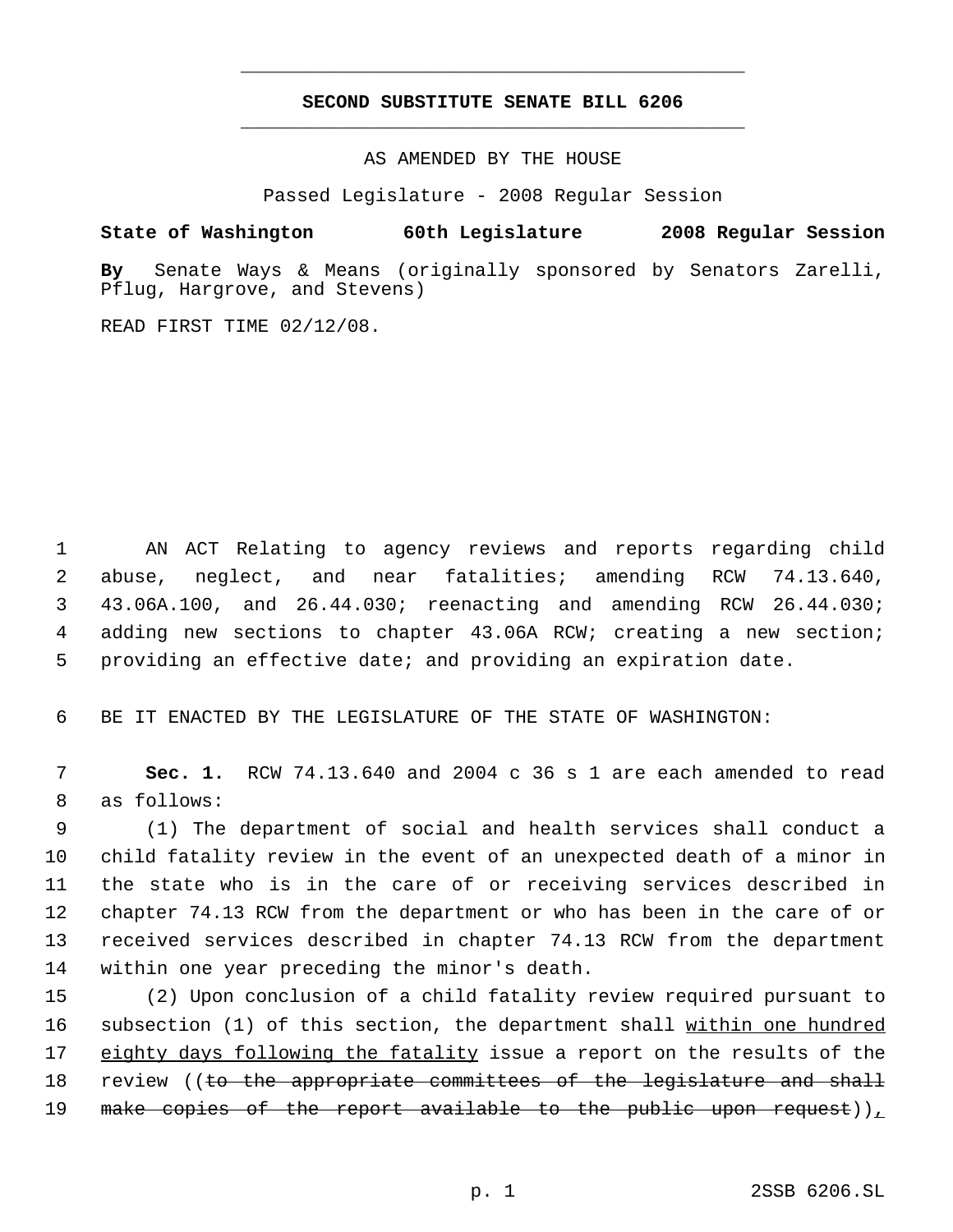unless an extension has been granted by the governor. Reports shall be 2 distributed to the appropriate committees of the legislature, and the department shall create a public web site where all child fatality review reports required under this section shall be posted and maintained.

 (3) The department shall develop and implement procedures to carry out the requirements of subsections (1) and (2) of this section.

 (4) In the event a child fatality is the result of apparent abuse 9 or neglect by the child's parent or caregiver, the department shall ensure that the fatality review team is comprised of individuals who had no previous involvement in the case and whose professional 12 expertise is pertinent to the dynamics of the case.

 (5) In the event of a near-fatality of a child who is in the care of or receiving services described in this chapter from the department 15 or who has been in the care of or received services described in this 16 chapter from the department within one year preceding the 17 near-fatality, the department shall promptly notify the office of the family and children's ombudsman.

 NEW SECTION. **Sec. 2.** A new section is added to chapter 43.06A RCW to read as follows:

 The office of the family and children's ombudsman shall issue an annual report to the legislature on the status of the implementation of child fatality review recommendations.

 **Sec. 3.** RCW 43.06A.100 and 1999 c 390 s 5 are each amended to read as follows:

The department of social and health services shall:

 (1) Allow the ombudsman or the ombudsman's designee to communicate privately with any child in the custody of the department for the purposes of carrying out its duties under this chapter;

 (2) Permit the ombudsman or the ombudsman's designee physical access to state institutions serving children, and state licensed facilities or residences for the purpose of carrying out its duties under this chapter;

 (3) Upon the ombudsman's request, grant the ombudsman or the ombudsman's designee the right to access, inspect, and copy all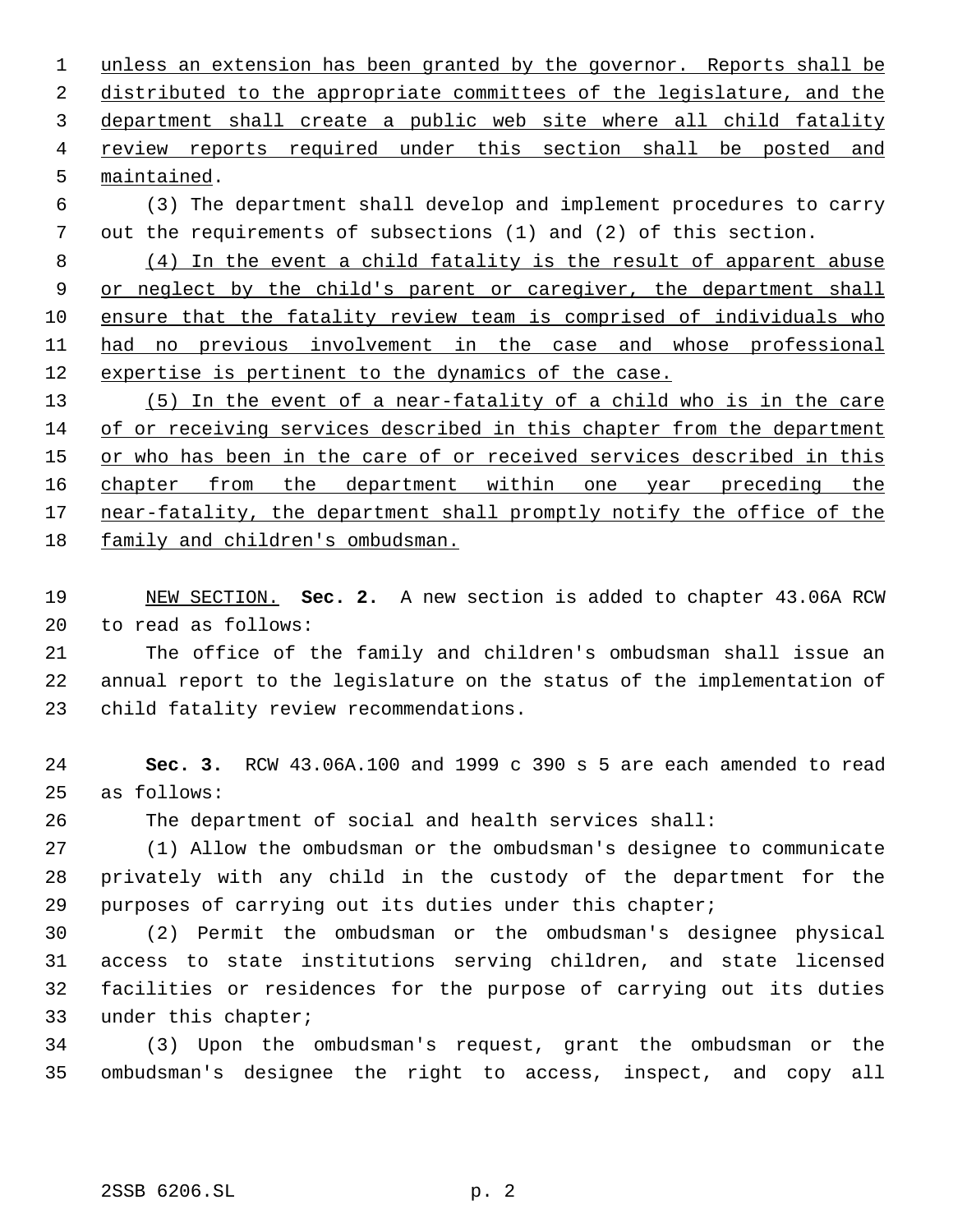relevant information, records, or documents in the possession or control of the department that the ombudsman considers necessary in an investigation; and

 (4) Grant the office of the family and children's ombudsman unrestricted on-line access to the case and management information system (CAMIS) or any successor information system for the purpose of carrying out its duties under this chapter.

 **Sec. 4.** RCW 26.44.030 and 2007 c 387 s 3 are each amended to read as follows:

 (1)(a) When any practitioner, county coroner or medical examiner, law enforcement officer, professional school personnel, registered or licensed nurse, social service counselor, psychologist, pharmacist, employee of the department of early learning, licensed or certified child care providers or their employees, employee of the department, juvenile probation officer, placement and liaison specialist, responsible living skills program staff, HOPE center staff, or state family and children's ombudsman or any volunteer in the ombudsman's office has reasonable cause to believe that a child has suffered abuse or neglect, he or she shall report such incident, or cause a report to be made, to the proper law enforcement agency or to the department as provided in RCW 26.44.040.

 (b) When any person, in his or her official supervisory capacity with a nonprofit or for-profit organization, has reasonable cause to believe that a child has suffered abuse or neglect caused by a person over whom he or she regularly exercises supervisory authority, he or she shall report such incident, or cause a report to be made, to the proper law enforcement agency, provided that the person alleged to have caused the abuse or neglect is employed by, contracted by, or volunteers with the organization and coaches, trains, educates, or counsels a child or children or regularly has unsupervised access to a child or children as part of the employment, contract, or voluntary service. No one shall be required to report under this section when he or she obtains the information solely as a result of a privileged communication as provided in RCW 5.60.060.

 Nothing in this subsection (1)(b) shall limit a person's duty to report under (a) of this subsection.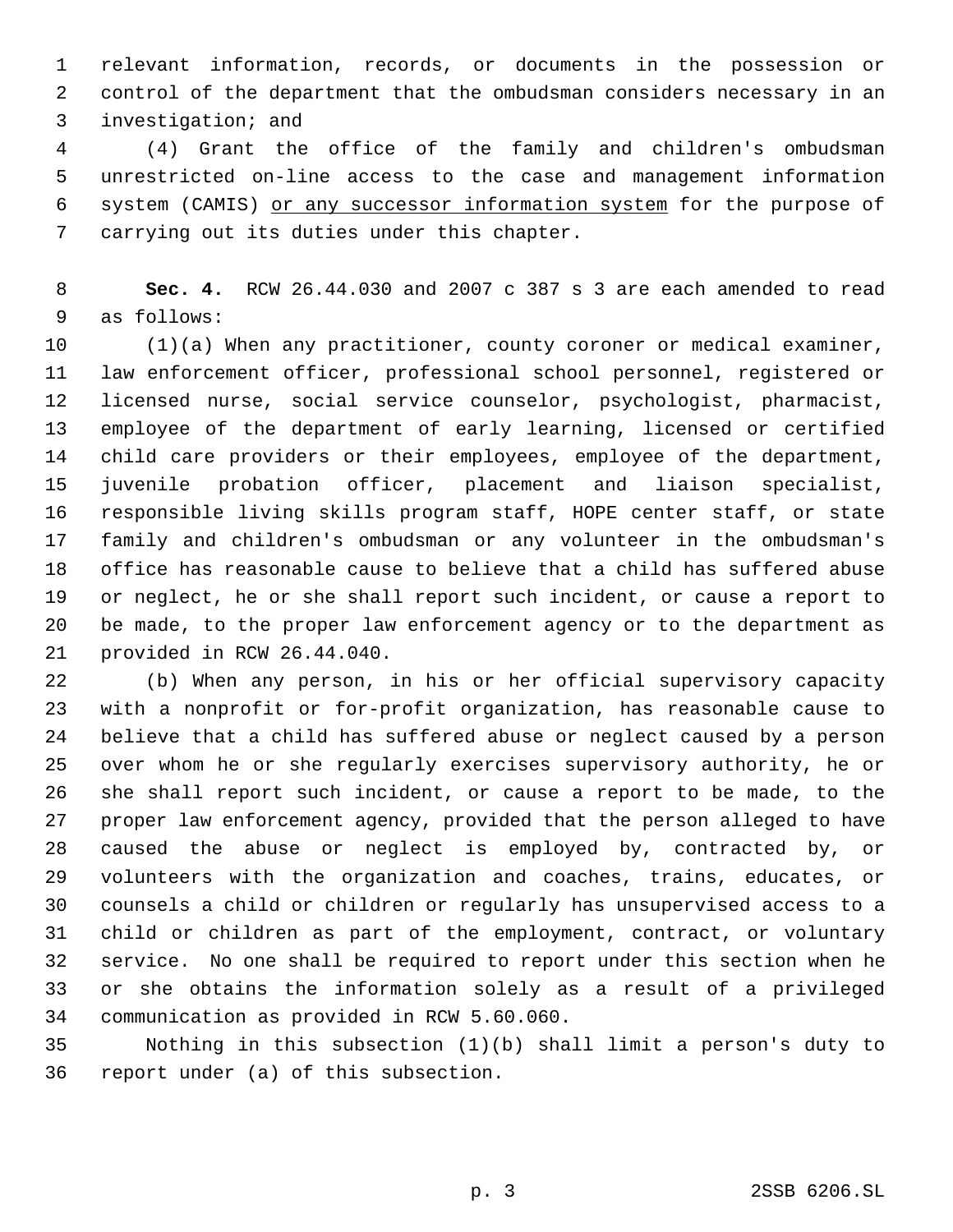For the purposes of this subsection, the following definitions apply:

 (i) "Official supervisory capacity" means a position, status, or role created, recognized, or designated by any nonprofit or for-profit organization, either for financial gain or without financial gain, whose scope includes, but is not limited to, overseeing, directing, or managing another person who is employed by, contracted by, or volunteers with the nonprofit or for-profit organization.

 (ii) "Regularly exercises supervisory authority" means to act in his or her official supervisory capacity on an ongoing or continuing basis with regards to a particular person.

 (c) The reporting requirement also applies to department of corrections personnel who, in the course of their employment, observe offenders or the children with whom the offenders are in contact. If, as a result of observations or information received in the course of his or her employment, any department of corrections personnel has reasonable cause to believe that a child has suffered abuse or neglect, he or she shall report the incident, or cause a report to be made, to the proper law enforcement agency or to the department as provided in RCW 26.44.040.

 (d) The reporting requirement shall also apply to any adult who has reasonable cause to believe that a child who resides with them, has suffered severe abuse, and is able or capable of making a report. For the purposes of this subsection, "severe abuse" means any of the following: Any single act of abuse that causes physical trauma of sufficient severity that, if left untreated, could cause death; any single act of sexual abuse that causes significant bleeding, deep bruising, or significant external or internal swelling; or more than one act of physical abuse, each of which causes bleeding, deep bruising, significant external or internal swelling, bone fracture, or unconsciousness.

 (e) The report must be made at the first opportunity, but in no case longer than forty-eight hours after there is reasonable cause to believe that the child has suffered abuse or neglect. The report must include the identity of the accused if known.

 (2) The reporting requirement of subsection (1) of this section does not apply to the discovery of abuse or neglect that occurred during childhood if it is discovered after the child has become an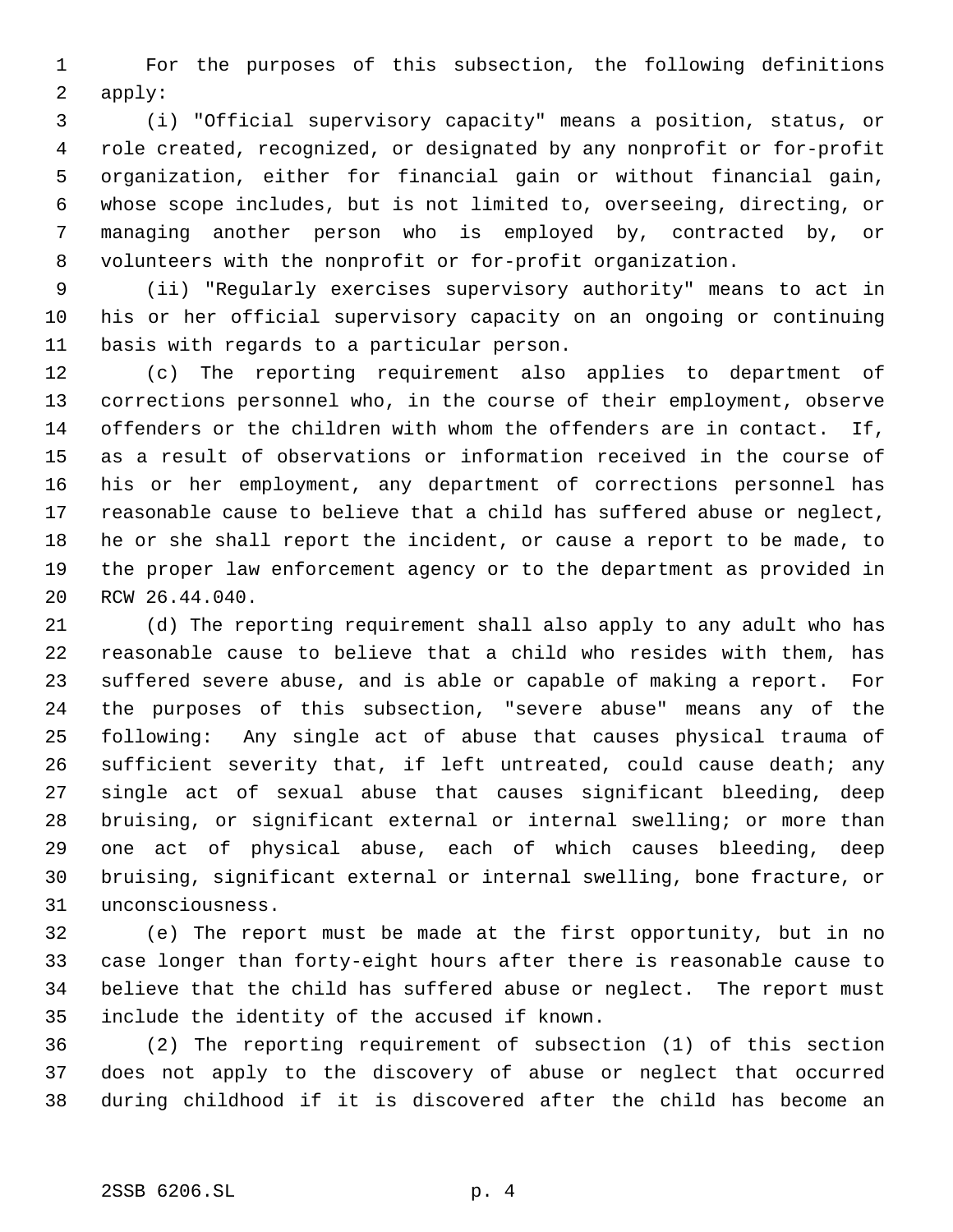adult. However, if there is reasonable cause to believe other children are or may be at risk of abuse or neglect by the accused, the reporting requirement of subsection (1) of this section does apply.

 (3) Any other person who has reasonable cause to believe that a child has suffered abuse or neglect may report such incident to the proper law enforcement agency or to the department of social and health services as provided in RCW 26.44.040.

 (4) The department, upon receiving a report of an incident of alleged abuse or neglect pursuant to this chapter, involving a child who has died or has had physical injury or injuries inflicted upon him or her other than by accidental means or who has been subjected to alleged sexual abuse, shall report such incident to the proper law enforcement agency. In emergency cases, where the child's welfare is endangered, the department shall notify the proper law enforcement agency within twenty-four hours after a report is received by the department. In all other cases, the department shall notify the law enforcement agency within seventy-two hours after a report is received by the department. If the department makes an oral report, a written report must also be made to the proper law enforcement agency within five days thereafter.

 (5) Any law enforcement agency receiving a report of an incident of alleged abuse or neglect pursuant to this chapter, involving a child who has died or has had physical injury or injuries inflicted upon him or her other than by accidental means, or who has been subjected to alleged sexual abuse, shall report such incident in writing as provided in RCW 26.44.040 to the proper county prosecutor or city attorney for appropriate action whenever the law enforcement agency's investigation reveals that a crime may have been committed. The law enforcement agency shall also notify the department of all reports received and the law enforcement agency's disposition of them. In emergency cases, where the child's welfare is endangered, the law enforcement agency shall notify the department within twenty-four hours. In all other cases, the law enforcement agency shall notify the department within seventy-two hours after a report is received by the law enforcement agency.

 (6) Any county prosecutor or city attorney receiving a report under subsection (5) of this section shall notify the victim, any persons the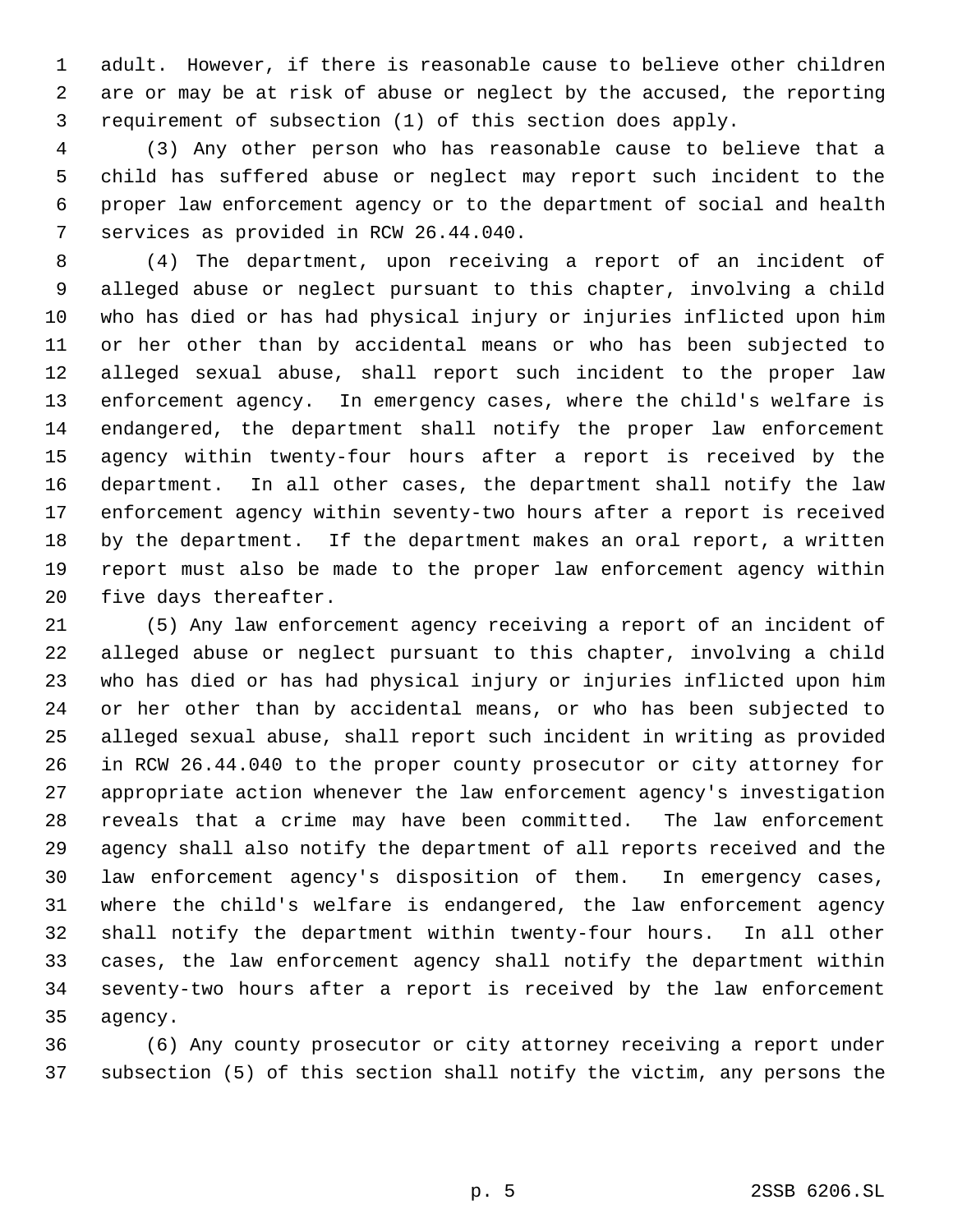victim requests, and the local office of the department, of the decision to charge or decline to charge a crime, within five days of making the decision.

 (7) The department may conduct ongoing case planning and consultation with those persons or agencies required to report under this section, with consultants designated by the department, and with designated representatives of Washington Indian tribes if the client information exchanged is pertinent to cases currently receiving child protective services. Upon request, the department shall conduct such planning and consultation with those persons required to report under this section if the department determines it is in the best interests of the child. Information considered privileged by statute and not directly related to reports required by this section must not be divulged without a valid written waiver of the privilege.

 (8) Any case referred to the department by a physician licensed under chapter 18.57 or 18.71 RCW on the basis of an expert medical opinion that child abuse, neglect, or sexual assault has occurred and that the child's safety will be seriously endangered if returned home, the department shall file a dependency petition unless a second licensed physician of the parents' choice believes that such expert medical opinion is incorrect. If the parents fail to designate a second physician, the department may make the selection. If a physician finds that a child has suffered abuse or neglect but that such abuse or neglect does not constitute imminent danger to the child's health or safety, and the department agrees with the physician's assessment, the child may be left in the parents' home while the department proceeds with reasonable efforts to remedy parenting deficiencies.

 (9) Persons or agencies exchanging information under subsection (7) of this section shall not further disseminate or release the information except as authorized by state or federal statute. Violation of this subsection is a misdemeanor.

 (10) Upon receiving reports of alleged abuse or neglect, the department or law enforcement agency may interview children. The interviews may be conducted on school premises, at day-care facilities, at the child's home, or at other suitable locations outside of the presence of parents. Parental notification of the interview must occur at the earliest possible point in the investigation that will not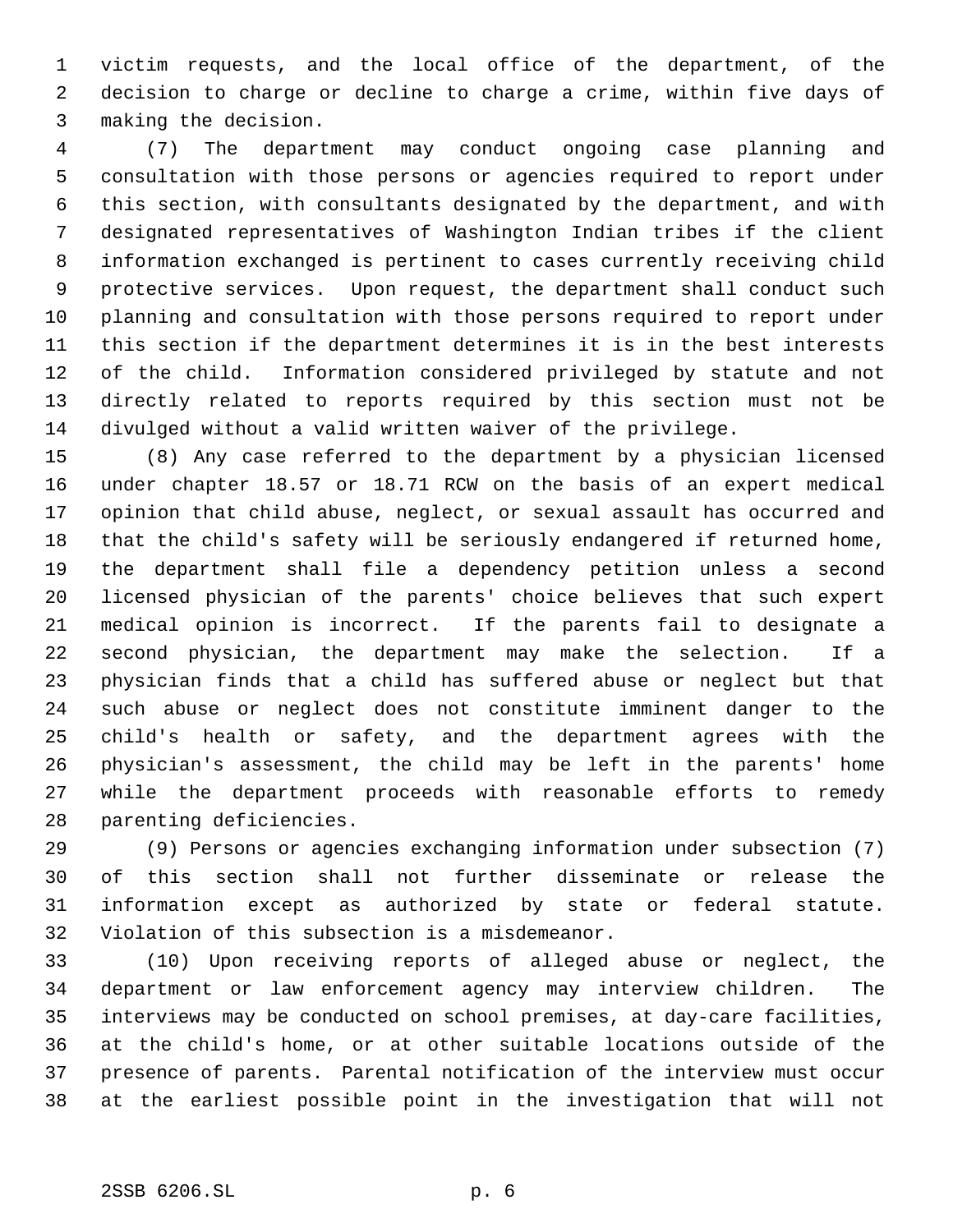jeopardize the safety or protection of the child or the course of the investigation. Prior to commencing the interview the department or law enforcement agency shall determine whether the child wishes a third party to be present for the interview and, if so, shall make reasonable efforts to accommodate the child's wishes. Unless the child objects, the department or law enforcement agency shall make reasonable efforts to include a third party in any interview so long as the presence of the third party will not jeopardize the course of the investigation.

 (11) Upon receiving a report of alleged child abuse and neglect, the department or investigating law enforcement agency shall have access to all relevant records of the child in the possession of mandated reporters and their employees.

 (12) In investigating and responding to allegations of child abuse and neglect, the department may conduct background checks as authorized by state and federal law.

16 (13) If a report of alleged abuse or neglect is founded and 17 constitutes the third founded report received by the department within 18 the last twelve months involving the same child or family, the department shall promptly notify the office of the family and 20 children's ombudsman of the contents of the report. The department shall also notify the ombudsman of the disposition of the report.

 (14) The department shall maintain investigation records and conduct timely and periodic reviews of all cases constituting abuse and neglect. The department shall maintain a log of screened-out nonabusive cases.

 $((+14))$   $(15)$  The department shall use a risk assessment process when investigating alleged child abuse and neglect referrals. The department shall present the risk factors at all hearings in which the placement of a dependent child is an issue. Substance abuse must be a risk factor. The department shall, within funds appropriated for this purpose, offer enhanced community-based services to persons who are determined not to require further state intervention.

 $((+15))$   $(16)$  Upon receipt of a report of alleged abuse or neglect the law enforcement agency may arrange to interview the person making the report and any collateral sources to determine if any malice is involved in the reporting.

 (( $(16)$ )) (17) The department shall make reasonable efforts to learn the name, address, and telephone number of each person making a report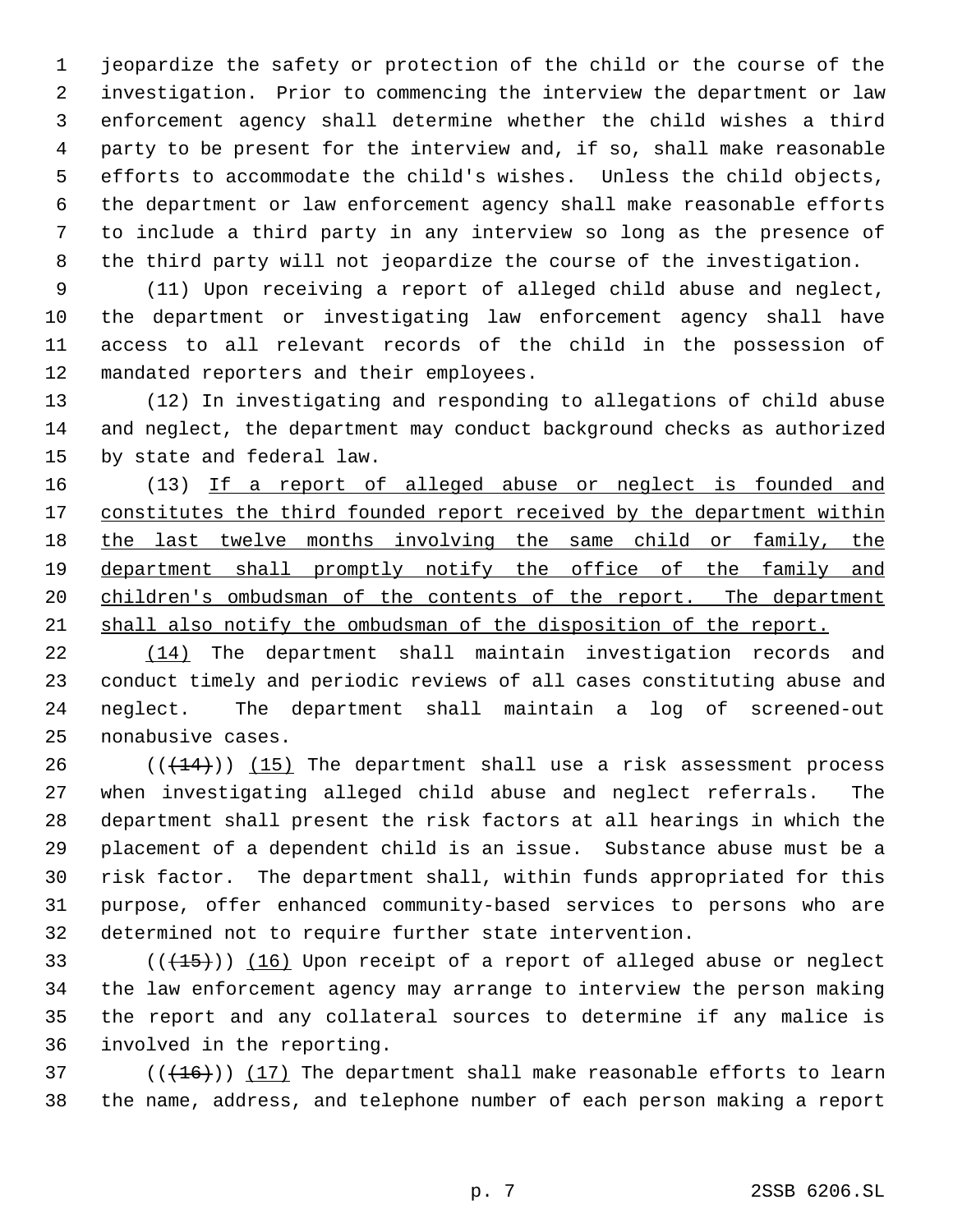of abuse or neglect under this section. The department shall provide assurances of appropriate confidentiality of the identification of persons reporting under this section. If the department is unable to learn the information required under this subsection, the department shall only investigate cases in which: (a) The department believes there is a serious threat of substantial harm to the child; (b) the report indicates conduct involving a criminal offense that has, or is 8 about to occur, in which the child is the victim; or (c) the department has, after investigation, a report of abuse or neglect that has been founded with regard to a member of the household within three years of receipt of the referral.

12 (18) Upon receiving a report of alleged abuse or neglect involving 13 a child under the court's jurisdiction under chapter 13.34 RCW, the department shall promptly notify the child's guardian ad litem of the 15 report's contents. The department shall also notify the guardian ad 16 litem of the disposition of the report. For purposes of this subsection, "guardian ad litem" has the meaning provided in RCW 13.34.030.

 **Sec. 5.** RCW 26.44.030 and 2007 c 387 s 3 and 2007 c 220 s 2 are each reenacted and amended to read as follows:

 (1)(a) When any practitioner, county coroner or medical examiner, law enforcement officer, professional school personnel, registered or licensed nurse, social service counselor, psychologist, pharmacist, employee of the department of early learning, licensed or certified child care providers or their employees, employee of the department, juvenile probation officer, placement and liaison specialist, responsible living skills program staff, HOPE center staff, or state family and children's ombudsman or any volunteer in the ombudsman's office has reasonable cause to believe that a child has suffered abuse or neglect, he or she shall report such incident, or cause a report to be made, to the proper law enforcement agency or to the department as provided in RCW 26.44.040.

 (b) When any person, in his or her official supervisory capacity with a nonprofit or for-profit organization, has reasonable cause to believe that a child has suffered abuse or neglect caused by a person over whom he or she regularly exercises supervisory authority, he or she shall report such incident, or cause a report to be made, to the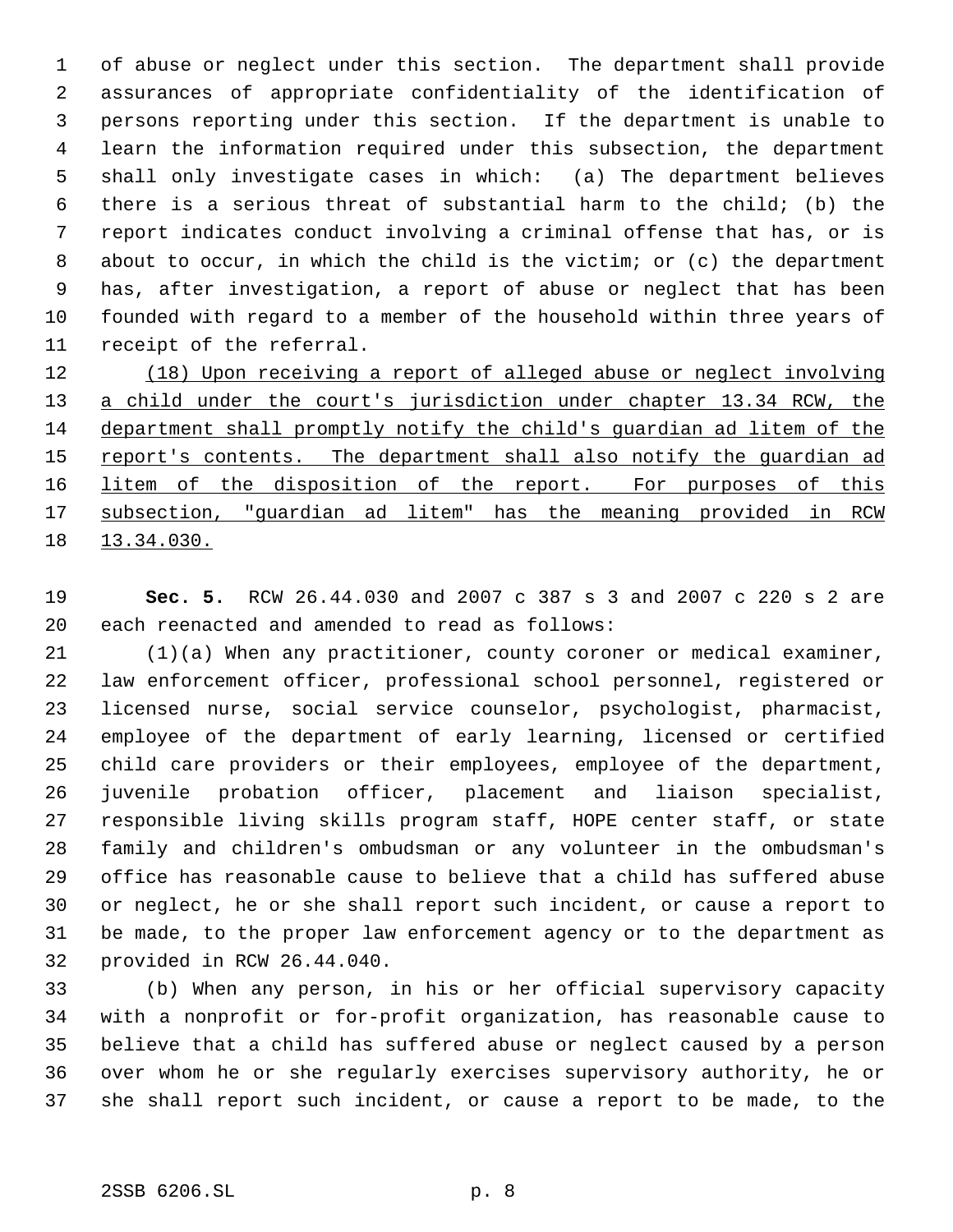proper law enforcement agency, provided that the person alleged to have caused the abuse or neglect is employed by, contracted by, or volunteers with the organization and coaches, trains, educates, or counsels a child or children or regularly has unsupervised access to a child or children as part of the employment, contract, or voluntary service. No one shall be required to report under this section when he or she obtains the information solely as a result of a privileged communication as provided in RCW 5.60.060.

 Nothing in this subsection (1)(b) shall limit a person's duty to report under (a) of this subsection.

 For the purposes of this subsection, the following definitions apply:

 (i) "Official supervisory capacity" means a position, status, or role created, recognized, or designated by any nonprofit or for-profit organization, either for financial gain or without financial gain, whose scope includes, but is not limited to, overseeing, directing, or managing another person who is employed by, contracted by, or volunteers with the nonprofit or for-profit organization.

 (ii) "Regularly exercises supervisory authority" means to act in his or her official supervisory capacity on an ongoing or continuing basis with regards to a particular person.

 (c) The reporting requirement also applies to department of corrections personnel who, in the course of their employment, observe offenders or the children with whom the offenders are in contact. If, as a result of observations or information received in the course of his or her employment, any department of corrections personnel has reasonable cause to believe that a child has suffered abuse or neglect, he or she shall report the incident, or cause a report to be made, to the proper law enforcement agency or to the department as provided in RCW 26.44.040.

 (d) The reporting requirement shall also apply to any adult who has reasonable cause to believe that a child who resides with them, has suffered severe abuse, and is able or capable of making a report. For the purposes of this subsection, "severe abuse" means any of the following: Any single act of abuse that causes physical trauma of sufficient severity that, if left untreated, could cause death; any single act of sexual abuse that causes significant bleeding, deep bruising, or significant external or internal swelling; or more than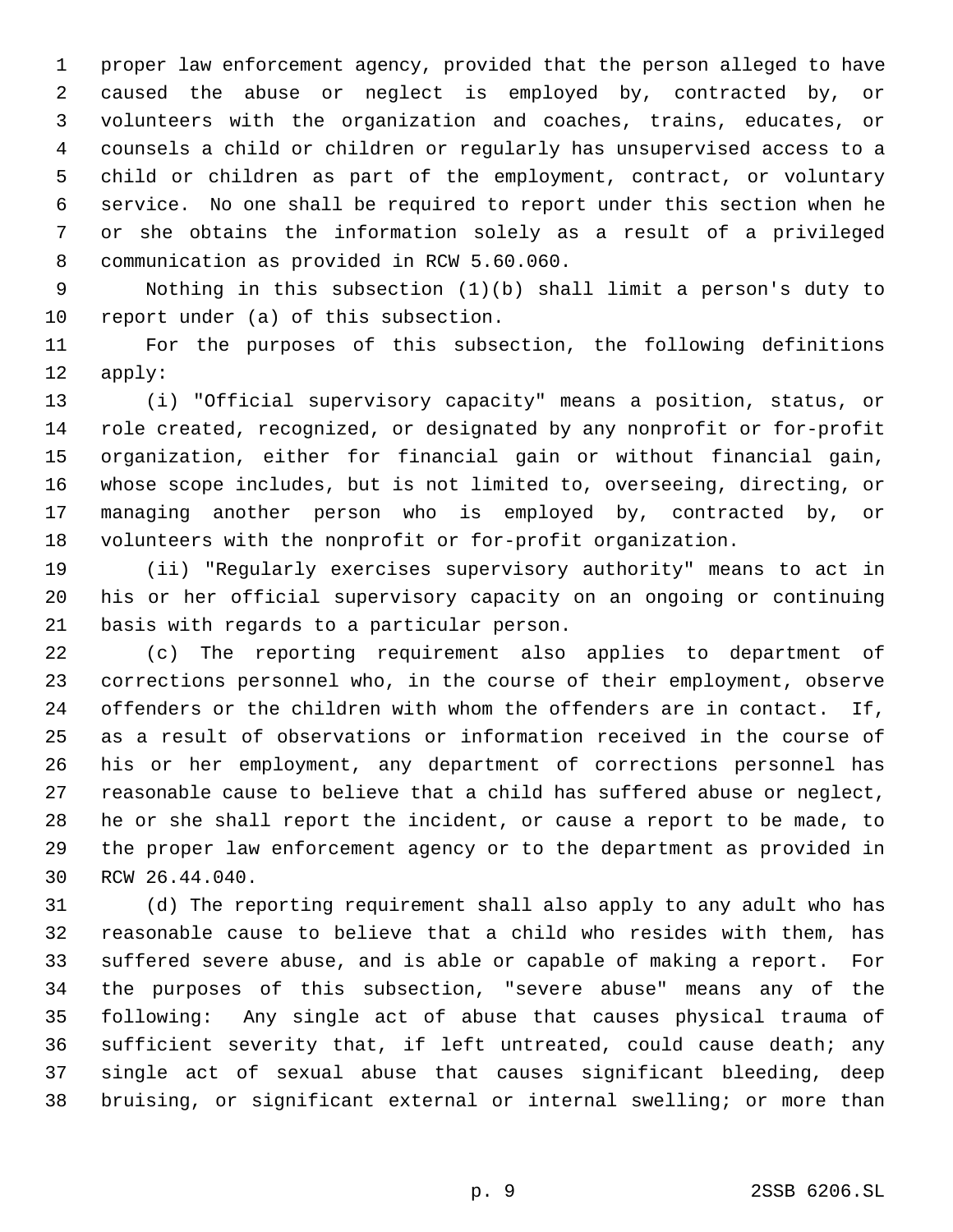one act of physical abuse, each of which causes bleeding, deep bruising, significant external or internal swelling, bone fracture, or unconsciousness.

 (e) The report must be made at the first opportunity, but in no case longer than forty-eight hours after there is reasonable cause to believe that the child has suffered abuse or neglect. The report must include the identity of the accused if known.

 (2) The reporting requirement of subsection (1) of this section does not apply to the discovery of abuse or neglect that occurred during childhood if it is discovered after the child has become an adult. However, if there is reasonable cause to believe other children are or may be at risk of abuse or neglect by the accused, the reporting requirement of subsection (1) of this section does apply.

 (3) Any other person who has reasonable cause to believe that a child has suffered abuse or neglect may report such incident to the proper law enforcement agency or to the department of social and health services as provided in RCW 26.44.040.

 (4) The department, upon receiving a report of an incident of alleged abuse or neglect pursuant to this chapter, involving a child who has died or has had physical injury or injuries inflicted upon him or her other than by accidental means or who has been subjected to alleged sexual abuse, shall report such incident to the proper law enforcement agency. In emergency cases, where the child's welfare is endangered, the department shall notify the proper law enforcement agency within twenty-four hours after a report is received by the department. In all other cases, the department shall notify the law enforcement agency within seventy-two hours after a report is received by the department. If the department makes an oral report, a written report must also be made to the proper law enforcement agency within five days thereafter.

 (5) Any law enforcement agency receiving a report of an incident of alleged abuse or neglect pursuant to this chapter, involving a child who has died or has had physical injury or injuries inflicted upon him or her other than by accidental means, or who has been subjected to alleged sexual abuse, shall report such incident in writing as provided in RCW 26.44.040 to the proper county prosecutor or city attorney for appropriate action whenever the law enforcement agency's investigation reveals that a crime may have been committed. The law enforcement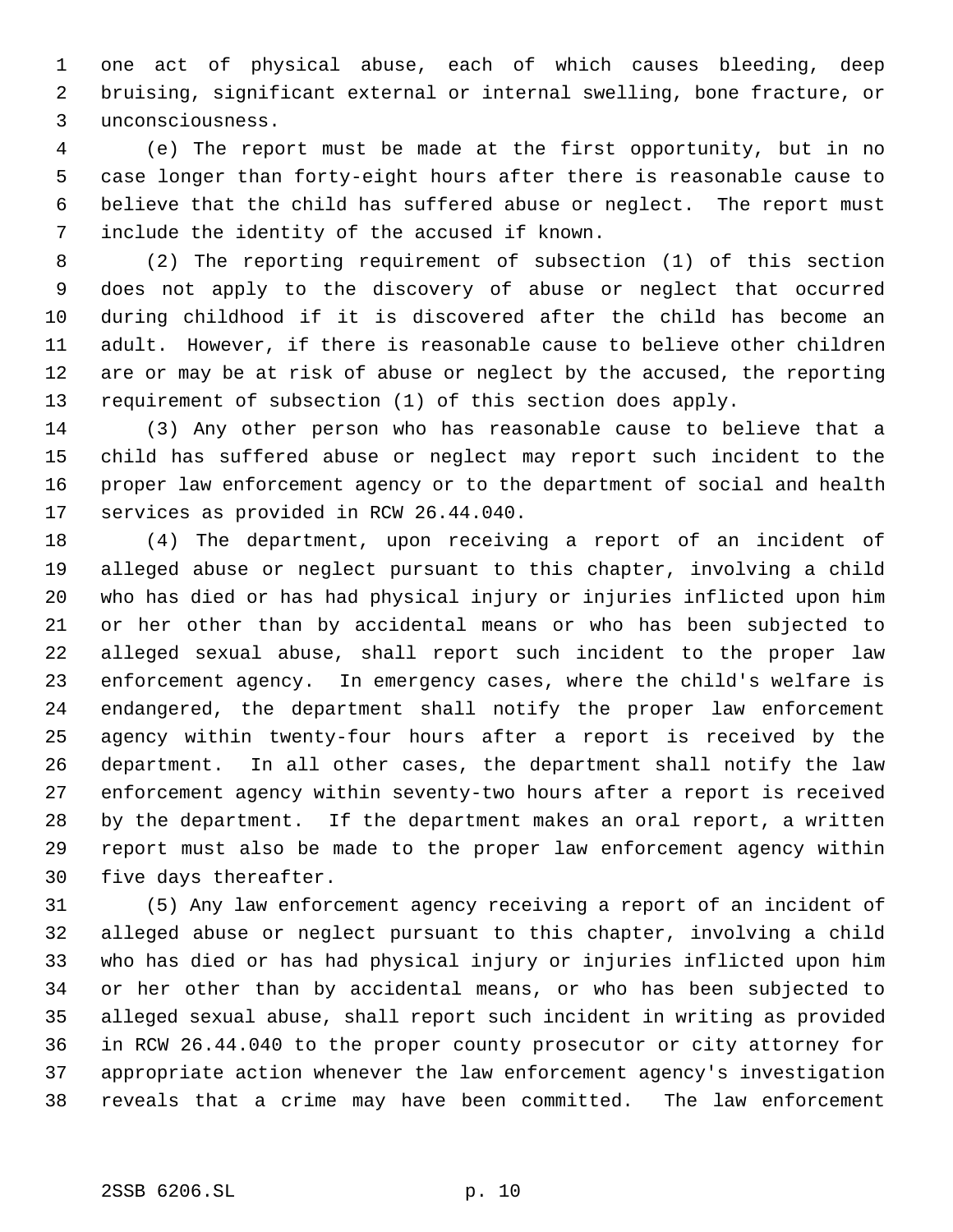agency shall also notify the department of all reports received and the law enforcement agency's disposition of them. In emergency cases, where the child's welfare is endangered, the law enforcement agency shall notify the department within twenty-four hours. In all other cases, the law enforcement agency shall notify the department within seventy-two hours after a report is received by the law enforcement agency.

 (6) Any county prosecutor or city attorney receiving a report under subsection (5) of this section shall notify the victim, any persons the victim requests, and the local office of the department, of the decision to charge or decline to charge a crime, within five days of making the decision.

 (7) The department may conduct ongoing case planning and consultation with those persons or agencies required to report under this section, with consultants designated by the department, and with designated representatives of Washington Indian tribes if the client information exchanged is pertinent to cases currently receiving child protective services. Upon request, the department shall conduct such planning and consultation with those persons required to report under this section if the department determines it is in the best interests of the child. Information considered privileged by statute and not directly related to reports required by this section must not be divulged without a valid written waiver of the privilege.

 (8) Any case referred to the department by a physician licensed under chapter 18.57 or 18.71 RCW on the basis of an expert medical opinion that child abuse, neglect, or sexual assault has occurred and that the child's safety will be seriously endangered if returned home, the department shall file a dependency petition unless a second licensed physician of the parents' choice believes that such expert medical opinion is incorrect. If the parents fail to designate a second physician, the department may make the selection. If a physician finds that a child has suffered abuse or neglect but that such abuse or neglect does not constitute imminent danger to the child's health or safety, and the department agrees with the physician's assessment, the child may be left in the parents' home while the department proceeds with reasonable efforts to remedy parenting deficiencies.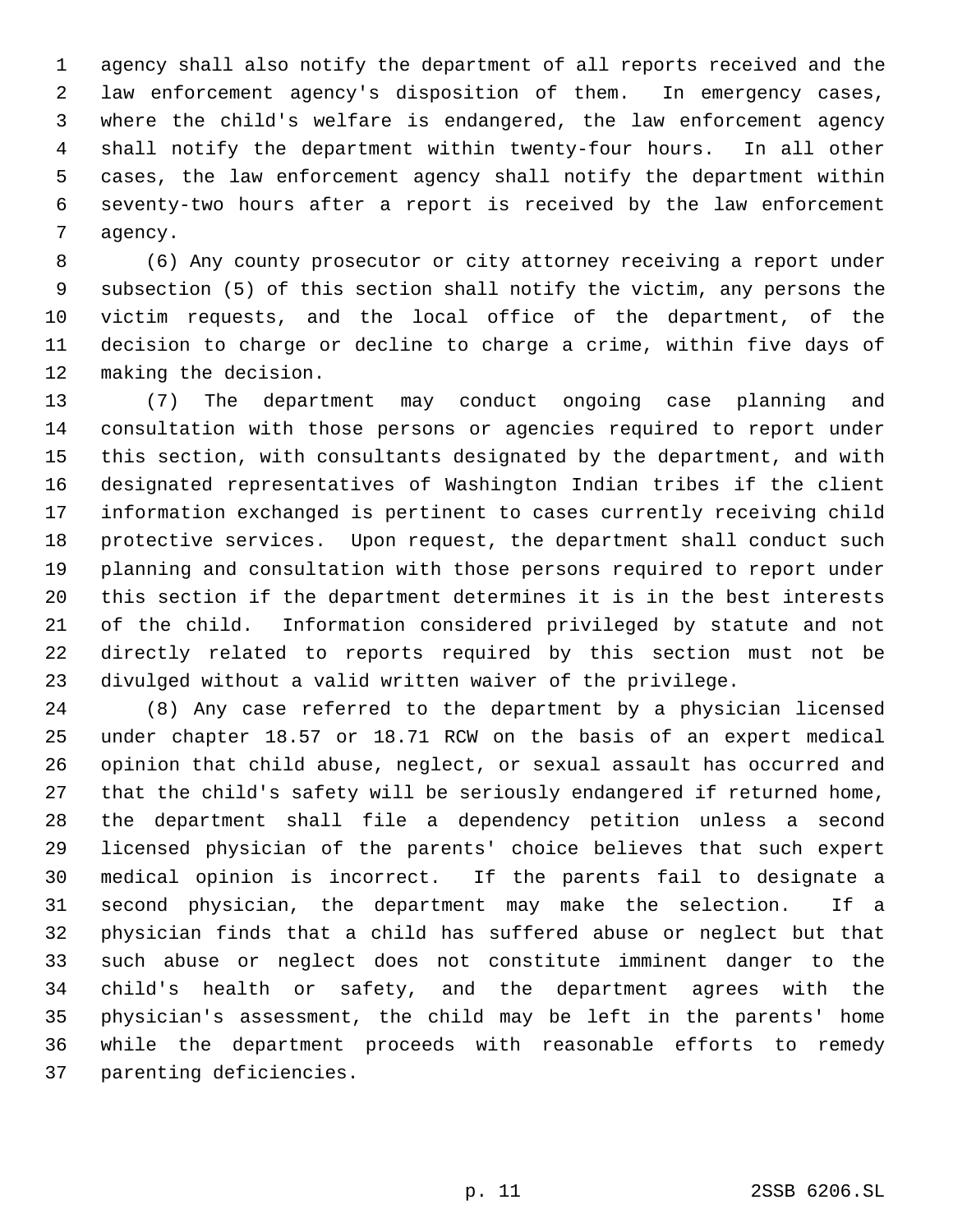(9) Persons or agencies exchanging information under subsection (7) of this section shall not further disseminate or release the information except as authorized by state or federal statute. Violation of this subsection is a misdemeanor.

 (10) Upon receiving a report of alleged abuse or neglect, the department shall make reasonable efforts to learn the name, address, and telephone number of each person making a report of abuse or neglect under this section. The department shall provide assurances of appropriate confidentiality of the identification of persons reporting under this section. If the department is unable to learn the information required under this subsection, the department shall only investigate cases in which:

 (a) The department believes there is a serious threat of substantial harm to the child;

 (b) The report indicates conduct involving a criminal offense that has, or is about to occur, in which the child is the victim; or

 (c) The department has a prior founded report of abuse or neglect with regard to a member of the household that is within three years of receipt of the referral.

 (11)(a) For reports of alleged abuse or neglect that are accepted for investigation by the department, the investigation shall be conducted within time frames established by the department in rule. In no case shall the investigation extend longer than ninety days from the date the report is received, unless the investigation is being conducted under a written protocol pursuant to RCW 26.44.180 and a law enforcement agency or prosecuting attorney has determined that a longer investigation period is necessary. At the completion of the investigation, the department shall make a finding that the report of child abuse or neglect is founded or unfounded.

 (b) If a court in a civil or criminal proceeding, considering the same facts or circumstances as are contained in the report being investigated by the department, makes a judicial finding by a preponderance of the evidence or higher that the subject of the pending investigation has abused or neglected the child, the department shall adopt the finding in its investigation.

 (12) In conducting an investigation of alleged abuse or neglect, the department or law enforcement agency: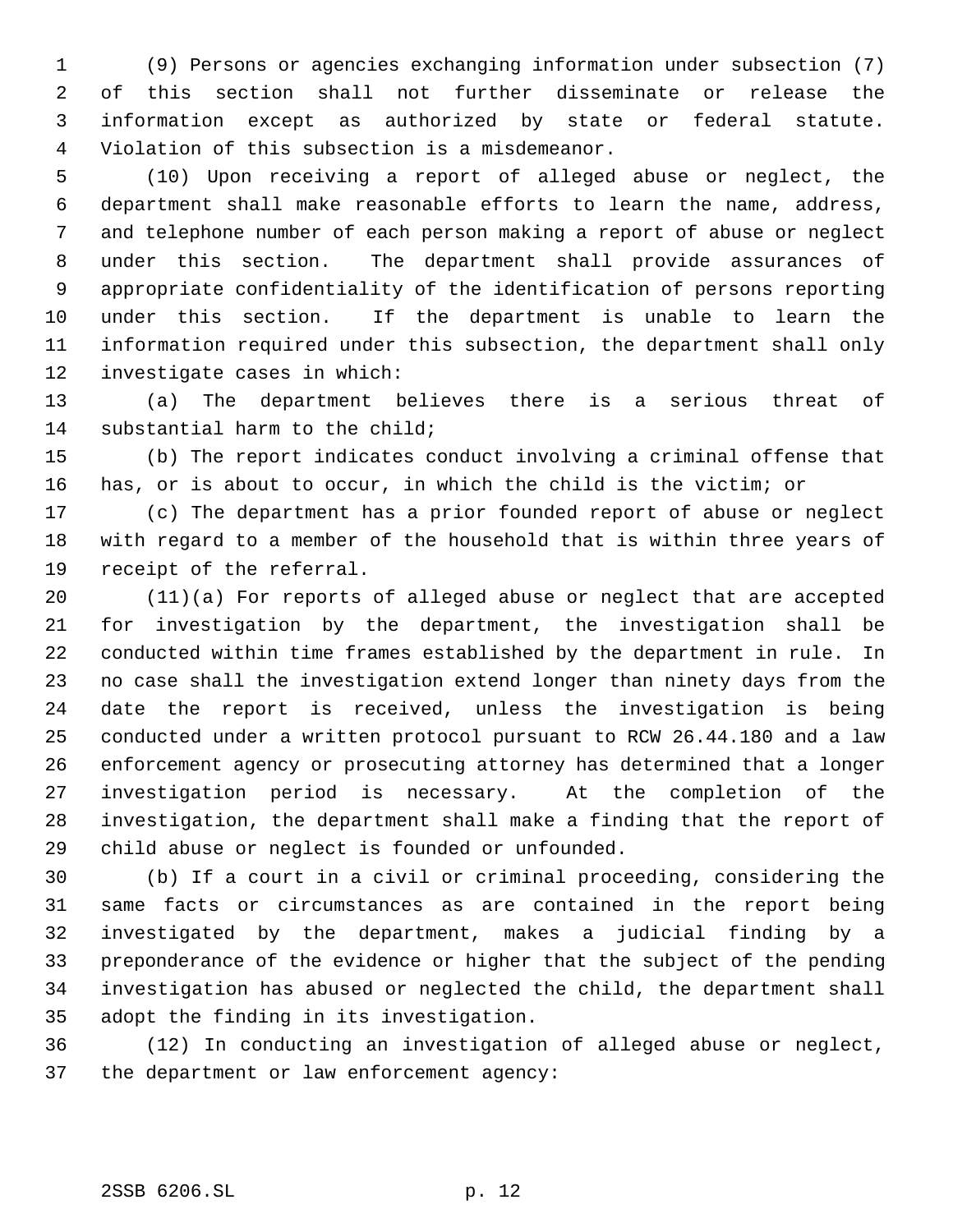(a) May interview children. The interviews may be conducted on school premises, at day-care facilities, at the child's home, or at other suitable locations outside of the presence of parents. Parental notification of the interview must occur at the earliest possible point in the investigation that will not jeopardize the safety or protection of the child or the course of the investigation. Prior to commencing the interview the department or law enforcement agency shall determine whether the child wishes a third party to be present for the interview and, if so, shall make reasonable efforts to accommodate the child's wishes. Unless the child objects, the department or law enforcement agency shall make reasonable efforts to include a third party in any interview so long as the presence of the third party will not 13 jeopardize the course of the investigation; and

 (b) Shall have access to all relevant records of the child in the possession of mandated reporters and their employees.

16 (13) If a report of alleged abuse or neglect is founded and 17 constitutes the third founded report received by the department within 18 the last twelve months involving the same child or family, the department shall promptly notify the office of the family and 20 children's ombudsman of the contents of the report. The department shall also notify the ombudsman of the disposition of the report.

 (14) In investigating and responding to allegations of child abuse and neglect, the department may conduct background checks as authorized by state and federal law.

 $((+14))$  (15) The department shall maintain investigation records and conduct timely and periodic reviews of all founded cases of abuse and neglect. The department shall maintain a log of screened-out nonabusive cases.

29 ( $(\overline{+15})$ ) (16) The department shall use a risk assessment process when investigating alleged child abuse and neglect referrals. The department shall present the risk factors at all hearings in which the placement of a dependent child is an issue. Substance abuse must be a risk factor. The department shall, within funds appropriated for this purpose, offer enhanced community-based services to persons who are determined not to require further state intervention.

36  $((+16))$   $(17)$  Upon receipt of a report of alleged abuse or neglect the law enforcement agency may arrange to interview the person making